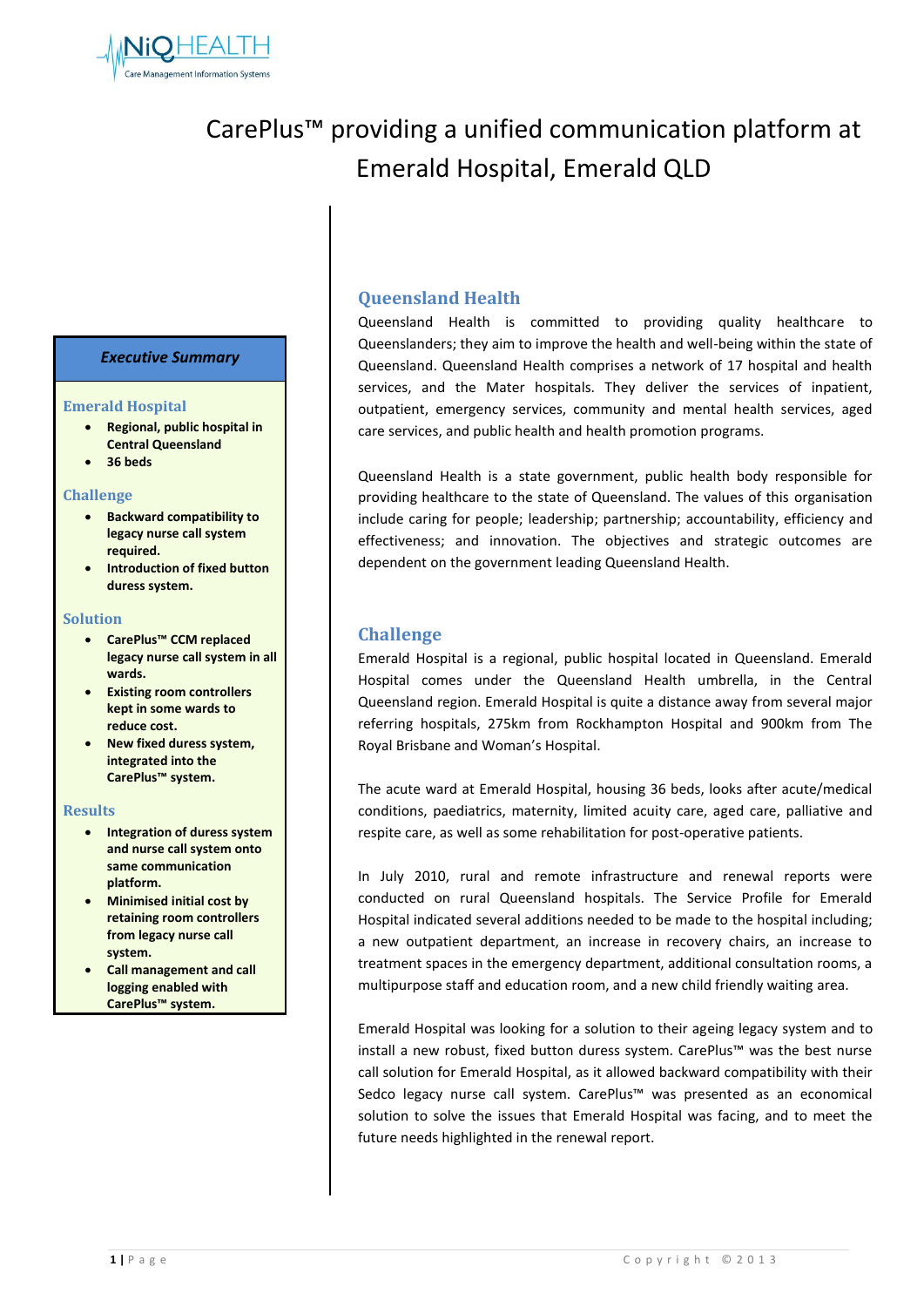

## Meeting challenges of specialisation:

- Emerald Hospital required a nurse call solution that allowed them to upgrade their ageing Sedco legacy system with minimum disruption to patients and staff, and in an affordable manner.
- Emerald Hospital required a new duress system to be installed in their facility, one that connected to the nurse call system, improving workflow.

### Challenges and technical considerations

A number of technical challenges were faced by Queensland distributor, HealthCare Communication Solutions (HCS) in designing a CarePlus™ solution to meet the challenges of Emerald Hospital.

- Removal of legacy Sedco nurse call equipment in Community Health, Accident and Emergency, and Theatres of Emerald Hospital.
- CarePlus™ needed to connect to an older legacy system in maternity and general wards of Emerald Hospital.
- Fixed duress system to be installed into the whole of Emerald Hospital, this duress system needed to be integrated into the nurse call system to allow for better management.

## Facilities at a glance:

- 36 beds
- 24 hour Accident and Emergency services
- General Outpatient Department for non-urgent conditions
- Day, minor and general surgery
- Acute medical services
- Gastroenterology
- Specialist clinics
- Respiratory
- Diabetes education
- Pacemaker checking
- Red Cross Blood Bank
- Maternity/nursery and antenatal services
- Dental clinic
- Outreach and visiting services including a flying surgeon, cardiologist, obstetrician/gynaecologist, ear nose and throat specialist, adult psychiatrist, and paediatrician.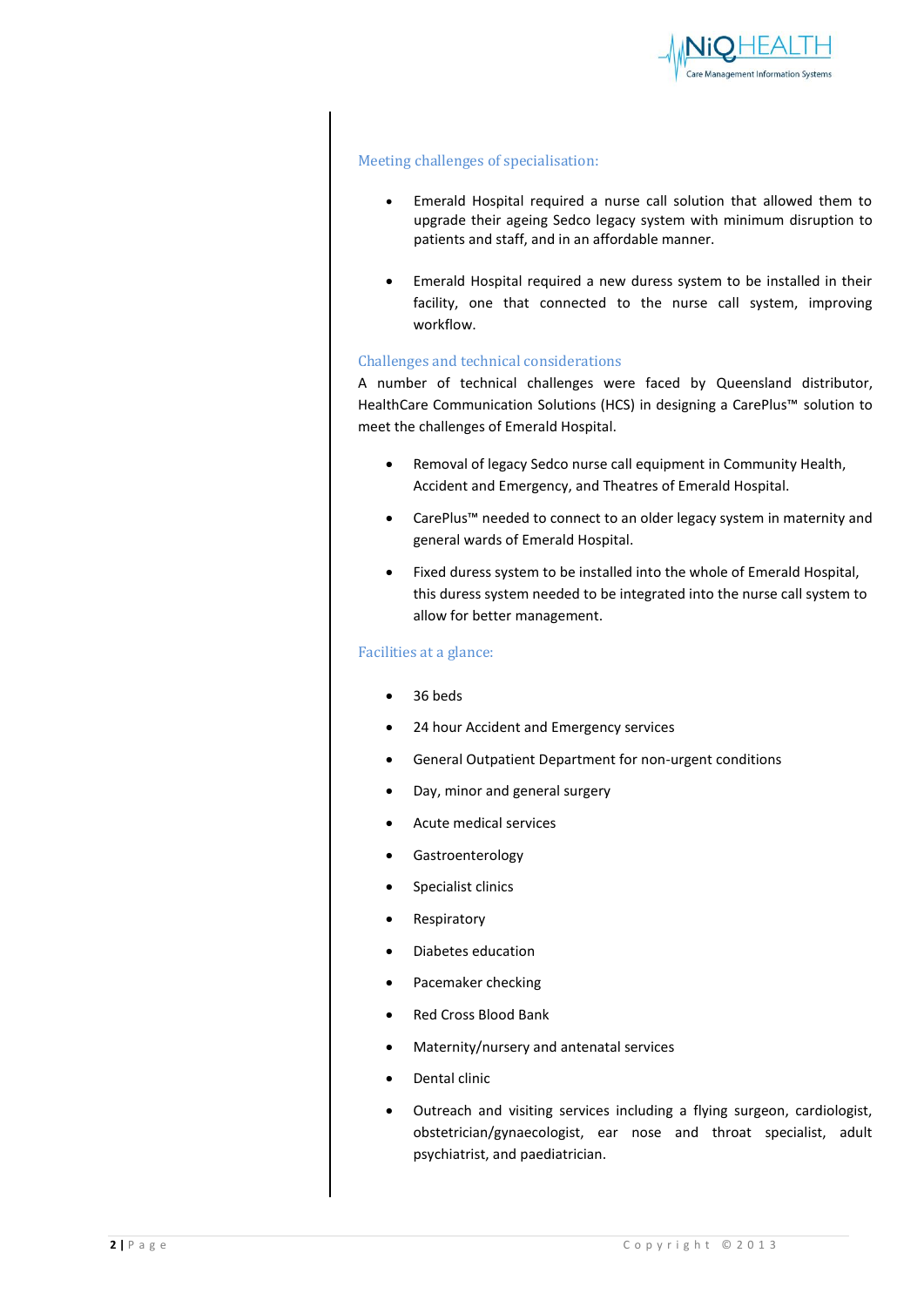

# **Solution**

CarePlus™ was presented as an economical solution to replace all aging legacy equipment. All Sedco equipment in Community Health, Accident and Emergency and Theatres were replaced with CarePlus™.

However, in other parts of the hospital a head end upgrade was completed to provide a more economical and affordable solution. CarePlus™ Central Control Modules were installed, but old room controllers were kept in these wards.

This successful installation allowed Emerald Hospital to run on a universal CarePlus™ platform, improving workflow and efficiency within the hospital. This universal platform also allowed the new duress points to be migrated into the upgrade. The zoning capabilities between CarePlus™ display zones were able to be utilised.

# **Technical Solution**

- Removed Sedco legacy system and replaced with CarePlus™ Central Control Module (CCM).
- Room controllers in some wards were kept, reducing initial cost. Where they were removed, those room controllers were then able to be kept as spares for other wards.
- All CCMs are pointed back to a central CarePlus™ call logging server. This allows the new duress call points, along with all existing nurse call, to be comprehensively logged.
- Significant communications wall space was reclaimed for Community Health, Accident and Emergency, and Theatres when the ageing legacy system was removed and replaced with the CarePlus™ system.



## **Map showing Emerald**

**Unified CarePlus™**

Manager at HCS said;

**Communication Platform** Mr Aaron Patterson, Project

*"CarePlus™ was a natural fit for Emerald Hospital leveraging their previous investment in cable infrastructure, providing Queensland Health with a high return on investment".*